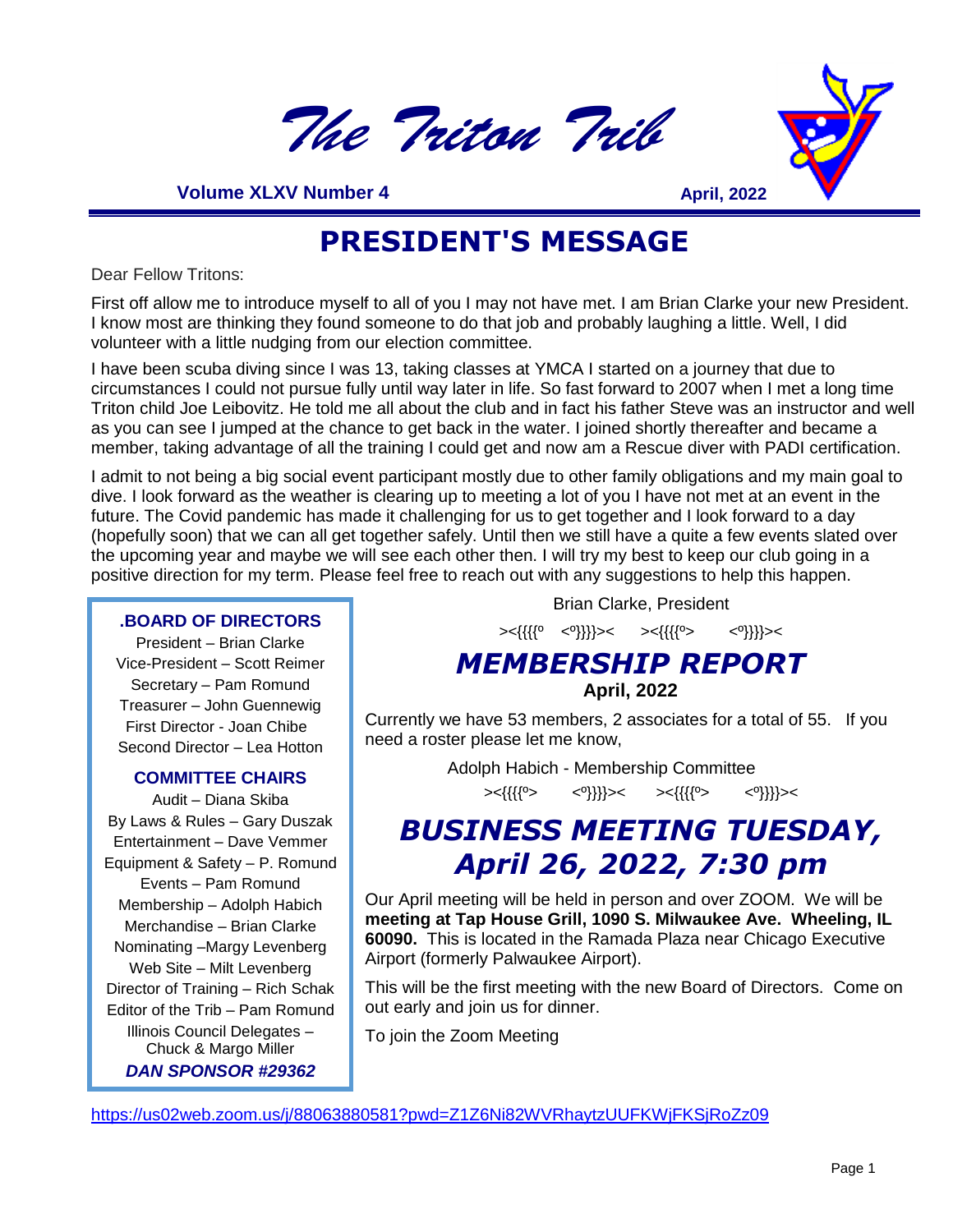Meeting ID: 880 6388 0581 Password: 999424 One tap mobile +13126266799,,88063880581#,,,,0#,,999424# US (Chicago) Find your local number:<https://us02web.zoom.us/u/kdXTsyuWb3>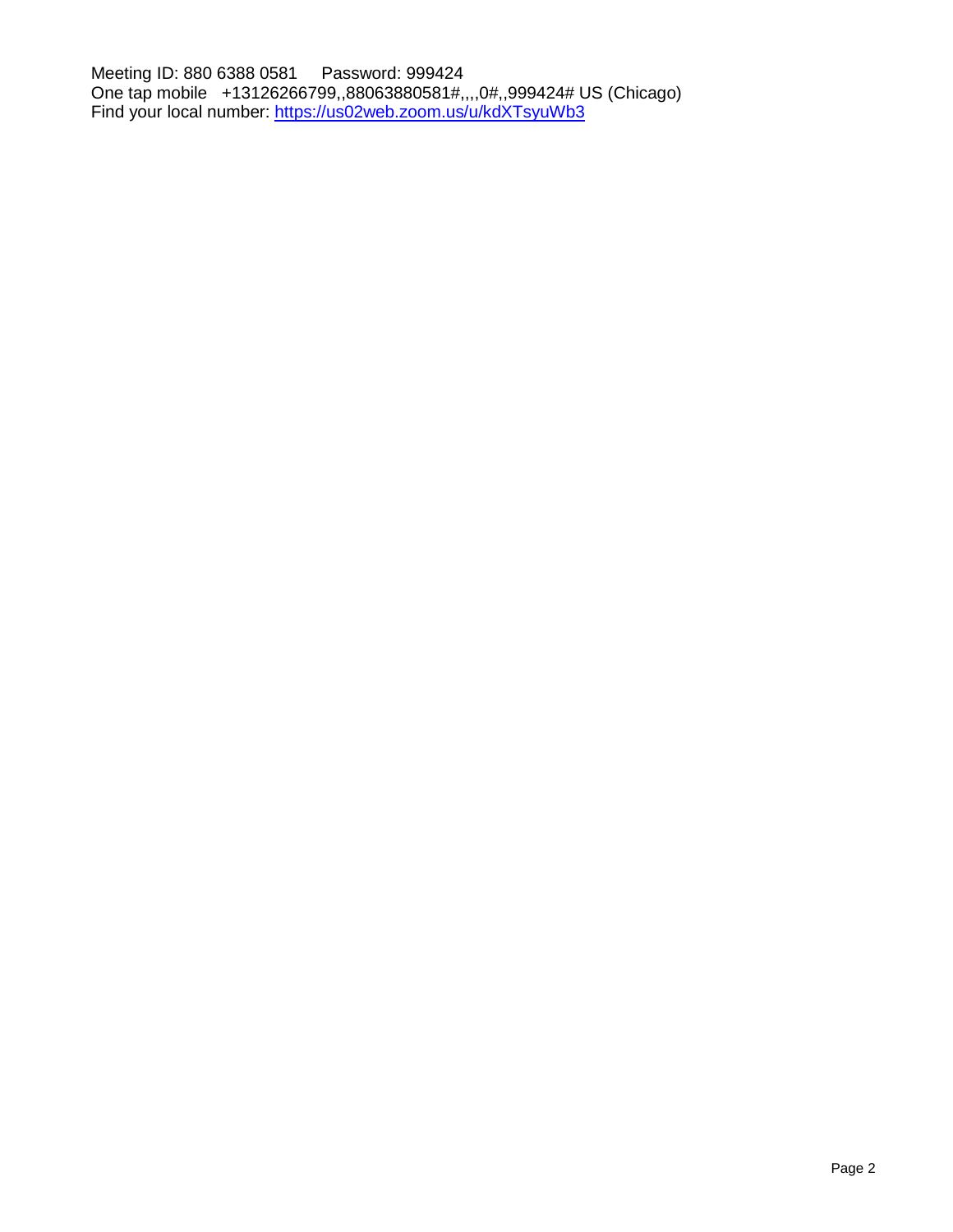| April, 2022<br>Tap House Grill (near Chicago Executive Airport)<br>Tue, 4/26<br><b>Business Meeting</b><br>1090 S. Milwaukee Ave, Wheeling 60090<br>Dinner & A Show<br>Pam Romund 773-791-3142, promund@gmail.com<br>Sat, 4/30<br>May, 2022<br>Tue, 5/10<br><b>Triton Trib Deadline</b><br>Pam Romund 773-791-3142, promund@gmail.com<br><b>NO TIC - EVENT CANVELED</b><br>Sat, 5/14<br><b>Walking Tour</b><br>Tap House Grill (near Chicago Executive Airport)<br>Tue, 5/24<br><b>Business Meeting</b><br>1090 S. Milwaukee Ave, Wheeling 60090<br>Sun, 5/29<br>Bike Ride, Walk and Eat<br>Milt & Margy Levenberg<br>June, 2022<br>Sun. 6/5<br><b>TIC NEEDED</b><br>Season Opener, TIC<br>Choice<br><b>Triton Trib Deadline</b><br>Tue, 6/14<br>Pam Romund 773-791-3142, promund@gmail.com<br>Tap House Grill (near Chicago Executive Airport)<br>Tue, 6/28<br><b>Business Meeting</b><br>1090 S. Milwaukee Ave, Wheeling 60090<br><b>July, 2022</b><br>Sat, 7/9<br>Chicago Fireboat Tour<br>Pam Romund 773-791-3142, promund@gmail.com<br><b>Triton Trib Deadline</b><br>Pam Romund 773-791-3142, promund@gmail.com<br>Tue, 7/12<br><b>TIC NEEDED</b><br>Sat, 7/23<br>Charter Dive, TIC Choice<br>Tap House Grill (near Chicago Executive Airport)<br>Tue, 7/26<br><b>Business Meeting</b><br>1090 S. Milwaukee Ave, Wheeling 60090<br>August, 2022<br>Sat, 8/6<br>Howard/ Etherton Day<br><b>TIC NEEDED</b><br><b>Triton Trib Deadline</b><br>Pam Romund 773-791-3142, promund@gmail.com<br>Tue, 8/9<br><b>TIC NEEDED</b><br>Prison Tour Joliet Prison<br>Sat, 8/20<br>Tap House Grill (near Chicago Executive Airport)<br>Tue, 8/23<br><b>Business Meeting</b><br>1090 S. Milwaukee Ave, Wheeling 60090<br>TIC: Adolph Habich<br>Sun, 8/28<br>Concours d'Elegance<br>September, 2022<br>Sat, 9/10<br><b>TIC NEEDED</b><br><b>Bohemian National</b><br><b>Cemetery Tour</b><br>Tue, 9/13<br><b>Triton Trib Deadline</b><br>Pam Romund 773-791-3142, promund@gmail.com<br>Chris Demski 224-412-0895, cdemski5930@gmail.com<br>Sat, 9/24<br><b>BBQ Cookout</b><br>Tap House Grill (near Chicago Executive Airport)<br>Tue, 9/27<br><b>Business Meeting</b><br>1090 S. Milwaukee Ave, Wheeling 60090<br>October, 2022<br>Sat, 10/1<br><b>Charter Dive - Lake</b><br>Jim Hynan<br>Geneva<br><b>Triton Trib Deadline</b><br>Tue, 10/11<br>Pam Romund 773-791-3142, promund@gmail.com<br><b>TIC NEEDED</b><br>Sat, 10/15<br>Fitzgerald's Octagon<br>House Fish Boil, Genoa<br>City<br><b>Business Meeting</b><br>Tap House Grill (near Chicago Executive Airport)<br>Tue, 10/25<br>1090 S. Milwaukee Ave, Wheeling 60090 |  | <b>2022 TRITON EVENTS CALENDAR</b> |
|-----------------------------------------------------------------------------------------------------------------------------------------------------------------------------------------------------------------------------------------------------------------------------------------------------------------------------------------------------------------------------------------------------------------------------------------------------------------------------------------------------------------------------------------------------------------------------------------------------------------------------------------------------------------------------------------------------------------------------------------------------------------------------------------------------------------------------------------------------------------------------------------------------------------------------------------------------------------------------------------------------------------------------------------------------------------------------------------------------------------------------------------------------------------------------------------------------------------------------------------------------------------------------------------------------------------------------------------------------------------------------------------------------------------------------------------------------------------------------------------------------------------------------------------------------------------------------------------------------------------------------------------------------------------------------------------------------------------------------------------------------------------------------------------------------------------------------------------------------------------------------------------------------------------------------------------------------------------------------------------------------------------------------------------------------------------------------------------------------------------------------------------------------------------------------------------------------------------------------------------------------------------------------------------------------------------------------------------------------------------------------------------------------------------------------------------------------------------------------------------------------------------------------------------------------------------------------------------------------------------------|--|------------------------------------|
|                                                                                                                                                                                                                                                                                                                                                                                                                                                                                                                                                                                                                                                                                                                                                                                                                                                                                                                                                                                                                                                                                                                                                                                                                                                                                                                                                                                                                                                                                                                                                                                                                                                                                                                                                                                                                                                                                                                                                                                                                                                                                                                                                                                                                                                                                                                                                                                                                                                                                                                                                                                                                       |  |                                    |
|                                                                                                                                                                                                                                                                                                                                                                                                                                                                                                                                                                                                                                                                                                                                                                                                                                                                                                                                                                                                                                                                                                                                                                                                                                                                                                                                                                                                                                                                                                                                                                                                                                                                                                                                                                                                                                                                                                                                                                                                                                                                                                                                                                                                                                                                                                                                                                                                                                                                                                                                                                                                                       |  |                                    |
|                                                                                                                                                                                                                                                                                                                                                                                                                                                                                                                                                                                                                                                                                                                                                                                                                                                                                                                                                                                                                                                                                                                                                                                                                                                                                                                                                                                                                                                                                                                                                                                                                                                                                                                                                                                                                                                                                                                                                                                                                                                                                                                                                                                                                                                                                                                                                                                                                                                                                                                                                                                                                       |  |                                    |
|                                                                                                                                                                                                                                                                                                                                                                                                                                                                                                                                                                                                                                                                                                                                                                                                                                                                                                                                                                                                                                                                                                                                                                                                                                                                                                                                                                                                                                                                                                                                                                                                                                                                                                                                                                                                                                                                                                                                                                                                                                                                                                                                                                                                                                                                                                                                                                                                                                                                                                                                                                                                                       |  |                                    |
|                                                                                                                                                                                                                                                                                                                                                                                                                                                                                                                                                                                                                                                                                                                                                                                                                                                                                                                                                                                                                                                                                                                                                                                                                                                                                                                                                                                                                                                                                                                                                                                                                                                                                                                                                                                                                                                                                                                                                                                                                                                                                                                                                                                                                                                                                                                                                                                                                                                                                                                                                                                                                       |  |                                    |
|                                                                                                                                                                                                                                                                                                                                                                                                                                                                                                                                                                                                                                                                                                                                                                                                                                                                                                                                                                                                                                                                                                                                                                                                                                                                                                                                                                                                                                                                                                                                                                                                                                                                                                                                                                                                                                                                                                                                                                                                                                                                                                                                                                                                                                                                                                                                                                                                                                                                                                                                                                                                                       |  |                                    |
|                                                                                                                                                                                                                                                                                                                                                                                                                                                                                                                                                                                                                                                                                                                                                                                                                                                                                                                                                                                                                                                                                                                                                                                                                                                                                                                                                                                                                                                                                                                                                                                                                                                                                                                                                                                                                                                                                                                                                                                                                                                                                                                                                                                                                                                                                                                                                                                                                                                                                                                                                                                                                       |  |                                    |
|                                                                                                                                                                                                                                                                                                                                                                                                                                                                                                                                                                                                                                                                                                                                                                                                                                                                                                                                                                                                                                                                                                                                                                                                                                                                                                                                                                                                                                                                                                                                                                                                                                                                                                                                                                                                                                                                                                                                                                                                                                                                                                                                                                                                                                                                                                                                                                                                                                                                                                                                                                                                                       |  |                                    |
|                                                                                                                                                                                                                                                                                                                                                                                                                                                                                                                                                                                                                                                                                                                                                                                                                                                                                                                                                                                                                                                                                                                                                                                                                                                                                                                                                                                                                                                                                                                                                                                                                                                                                                                                                                                                                                                                                                                                                                                                                                                                                                                                                                                                                                                                                                                                                                                                                                                                                                                                                                                                                       |  |                                    |
|                                                                                                                                                                                                                                                                                                                                                                                                                                                                                                                                                                                                                                                                                                                                                                                                                                                                                                                                                                                                                                                                                                                                                                                                                                                                                                                                                                                                                                                                                                                                                                                                                                                                                                                                                                                                                                                                                                                                                                                                                                                                                                                                                                                                                                                                                                                                                                                                                                                                                                                                                                                                                       |  |                                    |
|                                                                                                                                                                                                                                                                                                                                                                                                                                                                                                                                                                                                                                                                                                                                                                                                                                                                                                                                                                                                                                                                                                                                                                                                                                                                                                                                                                                                                                                                                                                                                                                                                                                                                                                                                                                                                                                                                                                                                                                                                                                                                                                                                                                                                                                                                                                                                                                                                                                                                                                                                                                                                       |  |                                    |
|                                                                                                                                                                                                                                                                                                                                                                                                                                                                                                                                                                                                                                                                                                                                                                                                                                                                                                                                                                                                                                                                                                                                                                                                                                                                                                                                                                                                                                                                                                                                                                                                                                                                                                                                                                                                                                                                                                                                                                                                                                                                                                                                                                                                                                                                                                                                                                                                                                                                                                                                                                                                                       |  |                                    |
|                                                                                                                                                                                                                                                                                                                                                                                                                                                                                                                                                                                                                                                                                                                                                                                                                                                                                                                                                                                                                                                                                                                                                                                                                                                                                                                                                                                                                                                                                                                                                                                                                                                                                                                                                                                                                                                                                                                                                                                                                                                                                                                                                                                                                                                                                                                                                                                                                                                                                                                                                                                                                       |  |                                    |
|                                                                                                                                                                                                                                                                                                                                                                                                                                                                                                                                                                                                                                                                                                                                                                                                                                                                                                                                                                                                                                                                                                                                                                                                                                                                                                                                                                                                                                                                                                                                                                                                                                                                                                                                                                                                                                                                                                                                                                                                                                                                                                                                                                                                                                                                                                                                                                                                                                                                                                                                                                                                                       |  |                                    |
|                                                                                                                                                                                                                                                                                                                                                                                                                                                                                                                                                                                                                                                                                                                                                                                                                                                                                                                                                                                                                                                                                                                                                                                                                                                                                                                                                                                                                                                                                                                                                                                                                                                                                                                                                                                                                                                                                                                                                                                                                                                                                                                                                                                                                                                                                                                                                                                                                                                                                                                                                                                                                       |  |                                    |
|                                                                                                                                                                                                                                                                                                                                                                                                                                                                                                                                                                                                                                                                                                                                                                                                                                                                                                                                                                                                                                                                                                                                                                                                                                                                                                                                                                                                                                                                                                                                                                                                                                                                                                                                                                                                                                                                                                                                                                                                                                                                                                                                                                                                                                                                                                                                                                                                                                                                                                                                                                                                                       |  |                                    |
|                                                                                                                                                                                                                                                                                                                                                                                                                                                                                                                                                                                                                                                                                                                                                                                                                                                                                                                                                                                                                                                                                                                                                                                                                                                                                                                                                                                                                                                                                                                                                                                                                                                                                                                                                                                                                                                                                                                                                                                                                                                                                                                                                                                                                                                                                                                                                                                                                                                                                                                                                                                                                       |  |                                    |
|                                                                                                                                                                                                                                                                                                                                                                                                                                                                                                                                                                                                                                                                                                                                                                                                                                                                                                                                                                                                                                                                                                                                                                                                                                                                                                                                                                                                                                                                                                                                                                                                                                                                                                                                                                                                                                                                                                                                                                                                                                                                                                                                                                                                                                                                                                                                                                                                                                                                                                                                                                                                                       |  |                                    |
|                                                                                                                                                                                                                                                                                                                                                                                                                                                                                                                                                                                                                                                                                                                                                                                                                                                                                                                                                                                                                                                                                                                                                                                                                                                                                                                                                                                                                                                                                                                                                                                                                                                                                                                                                                                                                                                                                                                                                                                                                                                                                                                                                                                                                                                                                                                                                                                                                                                                                                                                                                                                                       |  |                                    |
|                                                                                                                                                                                                                                                                                                                                                                                                                                                                                                                                                                                                                                                                                                                                                                                                                                                                                                                                                                                                                                                                                                                                                                                                                                                                                                                                                                                                                                                                                                                                                                                                                                                                                                                                                                                                                                                                                                                                                                                                                                                                                                                                                                                                                                                                                                                                                                                                                                                                                                                                                                                                                       |  |                                    |
|                                                                                                                                                                                                                                                                                                                                                                                                                                                                                                                                                                                                                                                                                                                                                                                                                                                                                                                                                                                                                                                                                                                                                                                                                                                                                                                                                                                                                                                                                                                                                                                                                                                                                                                                                                                                                                                                                                                                                                                                                                                                                                                                                                                                                                                                                                                                                                                                                                                                                                                                                                                                                       |  |                                    |
|                                                                                                                                                                                                                                                                                                                                                                                                                                                                                                                                                                                                                                                                                                                                                                                                                                                                                                                                                                                                                                                                                                                                                                                                                                                                                                                                                                                                                                                                                                                                                                                                                                                                                                                                                                                                                                                                                                                                                                                                                                                                                                                                                                                                                                                                                                                                                                                                                                                                                                                                                                                                                       |  |                                    |
|                                                                                                                                                                                                                                                                                                                                                                                                                                                                                                                                                                                                                                                                                                                                                                                                                                                                                                                                                                                                                                                                                                                                                                                                                                                                                                                                                                                                                                                                                                                                                                                                                                                                                                                                                                                                                                                                                                                                                                                                                                                                                                                                                                                                                                                                                                                                                                                                                                                                                                                                                                                                                       |  |                                    |
|                                                                                                                                                                                                                                                                                                                                                                                                                                                                                                                                                                                                                                                                                                                                                                                                                                                                                                                                                                                                                                                                                                                                                                                                                                                                                                                                                                                                                                                                                                                                                                                                                                                                                                                                                                                                                                                                                                                                                                                                                                                                                                                                                                                                                                                                                                                                                                                                                                                                                                                                                                                                                       |  |                                    |
|                                                                                                                                                                                                                                                                                                                                                                                                                                                                                                                                                                                                                                                                                                                                                                                                                                                                                                                                                                                                                                                                                                                                                                                                                                                                                                                                                                                                                                                                                                                                                                                                                                                                                                                                                                                                                                                                                                                                                                                                                                                                                                                                                                                                                                                                                                                                                                                                                                                                                                                                                                                                                       |  |                                    |
|                                                                                                                                                                                                                                                                                                                                                                                                                                                                                                                                                                                                                                                                                                                                                                                                                                                                                                                                                                                                                                                                                                                                                                                                                                                                                                                                                                                                                                                                                                                                                                                                                                                                                                                                                                                                                                                                                                                                                                                                                                                                                                                                                                                                                                                                                                                                                                                                                                                                                                                                                                                                                       |  |                                    |
|                                                                                                                                                                                                                                                                                                                                                                                                                                                                                                                                                                                                                                                                                                                                                                                                                                                                                                                                                                                                                                                                                                                                                                                                                                                                                                                                                                                                                                                                                                                                                                                                                                                                                                                                                                                                                                                                                                                                                                                                                                                                                                                                                                                                                                                                                                                                                                                                                                                                                                                                                                                                                       |  |                                    |
|                                                                                                                                                                                                                                                                                                                                                                                                                                                                                                                                                                                                                                                                                                                                                                                                                                                                                                                                                                                                                                                                                                                                                                                                                                                                                                                                                                                                                                                                                                                                                                                                                                                                                                                                                                                                                                                                                                                                                                                                                                                                                                                                                                                                                                                                                                                                                                                                                                                                                                                                                                                                                       |  |                                    |
|                                                                                                                                                                                                                                                                                                                                                                                                                                                                                                                                                                                                                                                                                                                                                                                                                                                                                                                                                                                                                                                                                                                                                                                                                                                                                                                                                                                                                                                                                                                                                                                                                                                                                                                                                                                                                                                                                                                                                                                                                                                                                                                                                                                                                                                                                                                                                                                                                                                                                                                                                                                                                       |  |                                    |
|                                                                                                                                                                                                                                                                                                                                                                                                                                                                                                                                                                                                                                                                                                                                                                                                                                                                                                                                                                                                                                                                                                                                                                                                                                                                                                                                                                                                                                                                                                                                                                                                                                                                                                                                                                                                                                                                                                                                                                                                                                                                                                                                                                                                                                                                                                                                                                                                                                                                                                                                                                                                                       |  |                                    |
|                                                                                                                                                                                                                                                                                                                                                                                                                                                                                                                                                                                                                                                                                                                                                                                                                                                                                                                                                                                                                                                                                                                                                                                                                                                                                                                                                                                                                                                                                                                                                                                                                                                                                                                                                                                                                                                                                                                                                                                                                                                                                                                                                                                                                                                                                                                                                                                                                                                                                                                                                                                                                       |  |                                    |
|                                                                                                                                                                                                                                                                                                                                                                                                                                                                                                                                                                                                                                                                                                                                                                                                                                                                                                                                                                                                                                                                                                                                                                                                                                                                                                                                                                                                                                                                                                                                                                                                                                                                                                                                                                                                                                                                                                                                                                                                                                                                                                                                                                                                                                                                                                                                                                                                                                                                                                                                                                                                                       |  |                                    |
|                                                                                                                                                                                                                                                                                                                                                                                                                                                                                                                                                                                                                                                                                                                                                                                                                                                                                                                                                                                                                                                                                                                                                                                                                                                                                                                                                                                                                                                                                                                                                                                                                                                                                                                                                                                                                                                                                                                                                                                                                                                                                                                                                                                                                                                                                                                                                                                                                                                                                                                                                                                                                       |  |                                    |
|                                                                                                                                                                                                                                                                                                                                                                                                                                                                                                                                                                                                                                                                                                                                                                                                                                                                                                                                                                                                                                                                                                                                                                                                                                                                                                                                                                                                                                                                                                                                                                                                                                                                                                                                                                                                                                                                                                                                                                                                                                                                                                                                                                                                                                                                                                                                                                                                                                                                                                                                                                                                                       |  |                                    |
|                                                                                                                                                                                                                                                                                                                                                                                                                                                                                                                                                                                                                                                                                                                                                                                                                                                                                                                                                                                                                                                                                                                                                                                                                                                                                                                                                                                                                                                                                                                                                                                                                                                                                                                                                                                                                                                                                                                                                                                                                                                                                                                                                                                                                                                                                                                                                                                                                                                                                                                                                                                                                       |  |                                    |
|                                                                                                                                                                                                                                                                                                                                                                                                                                                                                                                                                                                                                                                                                                                                                                                                                                                                                                                                                                                                                                                                                                                                                                                                                                                                                                                                                                                                                                                                                                                                                                                                                                                                                                                                                                                                                                                                                                                                                                                                                                                                                                                                                                                                                                                                                                                                                                                                                                                                                                                                                                                                                       |  |                                    |
|                                                                                                                                                                                                                                                                                                                                                                                                                                                                                                                                                                                                                                                                                                                                                                                                                                                                                                                                                                                                                                                                                                                                                                                                                                                                                                                                                                                                                                                                                                                                                                                                                                                                                                                                                                                                                                                                                                                                                                                                                                                                                                                                                                                                                                                                                                                                                                                                                                                                                                                                                                                                                       |  |                                    |
|                                                                                                                                                                                                                                                                                                                                                                                                                                                                                                                                                                                                                                                                                                                                                                                                                                                                                                                                                                                                                                                                                                                                                                                                                                                                                                                                                                                                                                                                                                                                                                                                                                                                                                                                                                                                                                                                                                                                                                                                                                                                                                                                                                                                                                                                                                                                                                                                                                                                                                                                                                                                                       |  |                                    |
|                                                                                                                                                                                                                                                                                                                                                                                                                                                                                                                                                                                                                                                                                                                                                                                                                                                                                                                                                                                                                                                                                                                                                                                                                                                                                                                                                                                                                                                                                                                                                                                                                                                                                                                                                                                                                                                                                                                                                                                                                                                                                                                                                                                                                                                                                                                                                                                                                                                                                                                                                                                                                       |  |                                    |
|                                                                                                                                                                                                                                                                                                                                                                                                                                                                                                                                                                                                                                                                                                                                                                                                                                                                                                                                                                                                                                                                                                                                                                                                                                                                                                                                                                                                                                                                                                                                                                                                                                                                                                                                                                                                                                                                                                                                                                                                                                                                                                                                                                                                                                                                                                                                                                                                                                                                                                                                                                                                                       |  |                                    |

**TICs needed to run some of these events. Please contact the Events Committee.**

Pam Romund, 773-791-3142, [promund@gmail.com](mailto:promund@gmail.com) Events Committee - Joan Chibe, Adolph Habich, Scott Reimer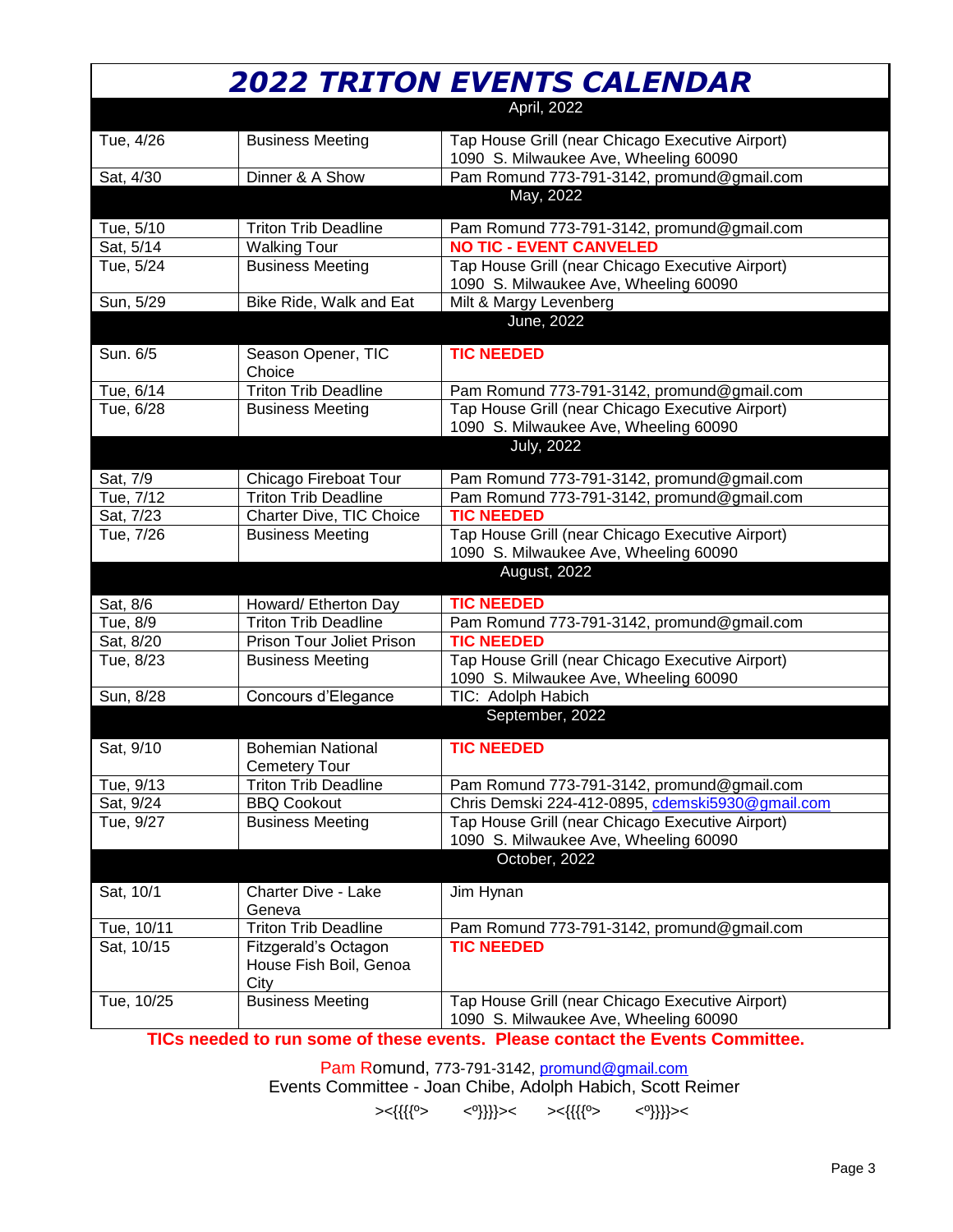

### *ANNIVERSARY PARTY CONTINENTAL RESTAURANT Saturday, April 9, 2022*

It was wonderful to be back at the Continental Restaurant to celebrate the Triton Anniversary. We last held this event in April, 2019. We had everything set for April, 2020 when the world shut down. Everyone was so glad to be back together for a fun evening,

As always there was plenty of food and drink, the staff at the Continental did a great job, We had a small raffle and as a surprise each prize came with a gift card to Jewel, Mariano's. Target. Walgreens, Wal-Mart and Portillo's. These were a nice addition. Scott Reimer introduced the old Board of Directors and then Brian Clarke the newly elected Board.

Pam Romund presented awards for the Events and Triton of the Year for 2019! The club had voted for these awards but we were not able to present the winners with their plaques. The Social Event of 2019 was awarded to Ed Littel for the Anniversary Party, the Dive Event was won by Steve Leibovitz fhe Willie Dive. The award for the 2019 Triton of the Year went to Joe Leibovitz. Steve and Harriette Leibovitz were presented with the award and thanked everyone for the tribute to Joe.

Thank you to all who came. It was a great evening and we will do it again next year.

TICs: Ed Littel and Pam Romund

#### **><{{{{º<º}}}}>< ><{{{{º> <º}}}}><** *MARCH ELECTIONS RESULTS* .

Here are the official election results for the 2022 Triton election held on 3/22/22:

President: Brian Clarke Vice President: Scott Reimer Secretary: Pam Romund First Director: Joan Chibe

Respectfully submitted: Triton 2022 Nominating Committee Margy Levenberg (Chair), Brian Clarke, Harriette Leibovitz

><{{{{º> <º}}}}>< ><{{{{º> <º}}}}><

### *DINNER AND A SHOW SATURDAY, APRIL 30 - 7:30 PM INTO THE WOODS Prairie Lakes Theater 515 E. Thacker Des Plaines, IL*

Finally we will be heading back to see *Into the Woods*. We were scheduled to see this play in April, 2020 BC (before Covid). Your favorite fairy tales hit the stage. It is a mashup of hopes, wishes, family and the choices we make.

The play begins at 7:30 PM but we will meet about 5 for dinner before the show (restaurant is TBD). Tickets are **\$27 per person** and dinner will be on your own. You need to let me know no later than our business meeting on April 26. I need to order the tickets.

TIC: Pam Romund, 773-791-3142, [promund@gmail.com](mailto:promund@gmail.com)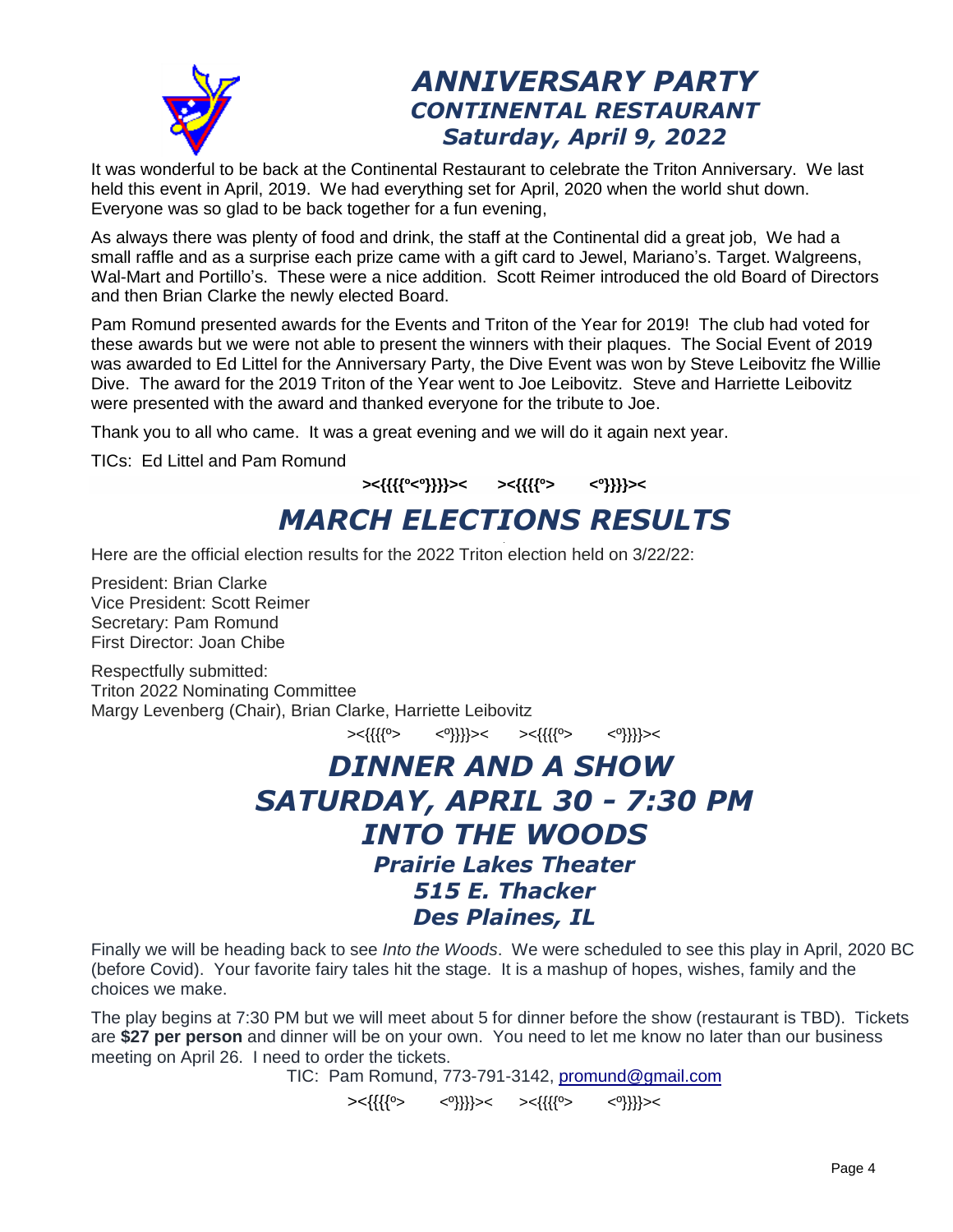#### Reprinted from Undercurrent On-Line. April;, 2022 **KEY LARGO LION FISH DERBY APRIL 22-24**

Join the Reef Environmental Educational Fund to clean the reefs of lionfish. www.reef.org/derby In the 2021 Florida state-wide challenge 21,146 Lionfish were removed by 180 divers. Brooks Feeser of Jupiter finished first in the recreational division with 1,632 fish removed. You can find a list of all the lionfish spearing challenges here:<https://tinyurl.com/4dtd2xjh>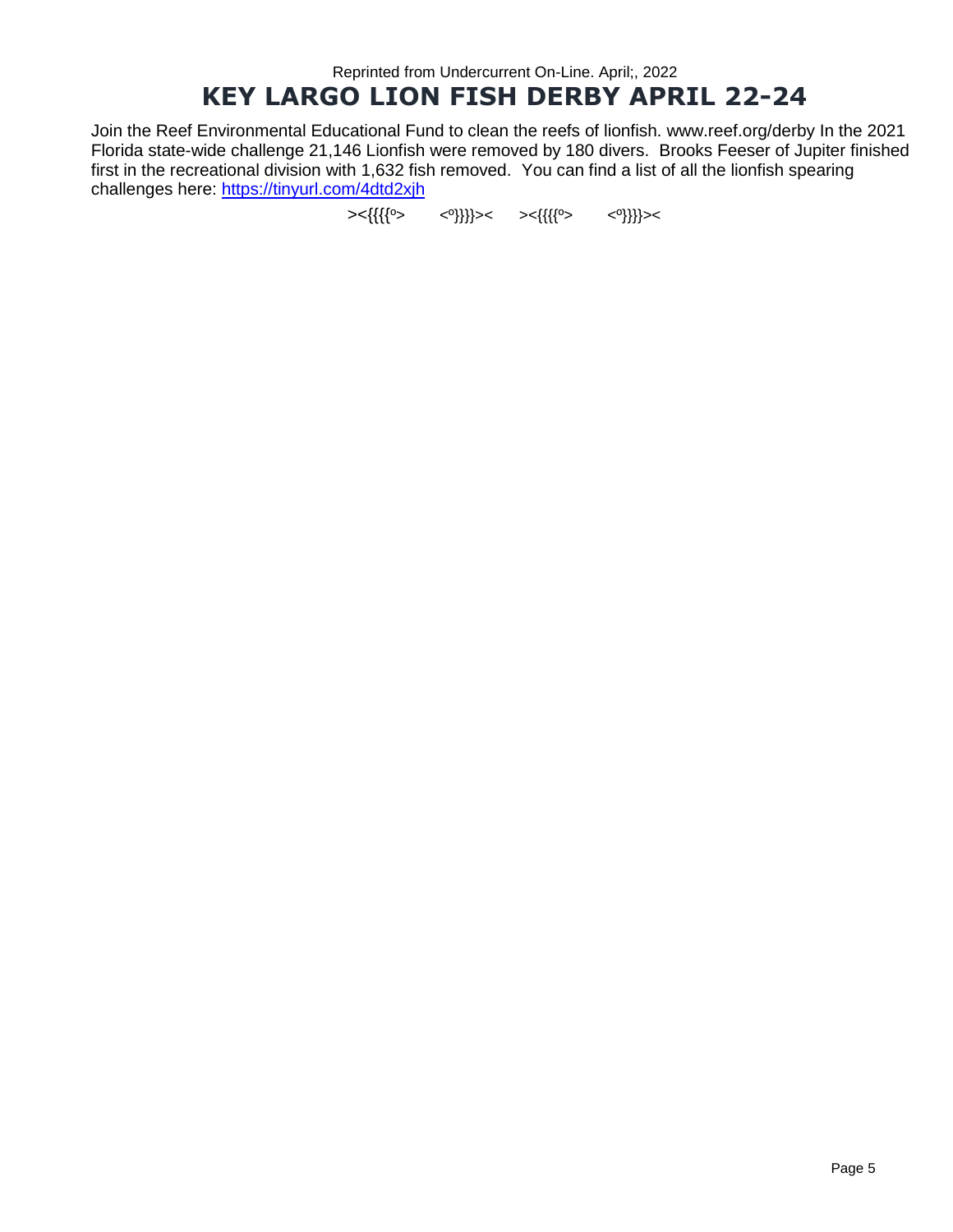# **CHECK YOUR CALENDAR - THIS YEAR'S BIKE RIDE IS SUNDAY!!!!!!!!! MEMORIAL DAY BIKE RIDE**

# **ON SUNDAY, MAY 29, 2022**

MEET AT MILT & MARGY'S HOUSE AT 10 AM FOR DONUTS

**Join the Tritons for a bicycle ride, walk, or just lots of food. Bring your bicycle or feet, \$5, and a dish to share. We will take a short drive to access the Des Plaines River Trail, a great, crushed-gravel bike and hike trail.** 

**Address, phone, & directions for Milt and Margy Levenberg's house:** 31057 Prairie Ridge Road, Libertyville (really it's Green Oaks)

847-858-1274 (Margy) 847-858-1271 (Milt)

**I-294 North to I-94 North to Route 137 (turn left/west on Buckley Road)**  to O'Plaine Road (turn right/north) to Guerin Road (turn left/west) to Prairie Ridge Road (turn right/north). Veer left on the circle to 31057 on the left. Park only on the left side of the street. <http://wizardcraft.net/map-to-levenberg.html>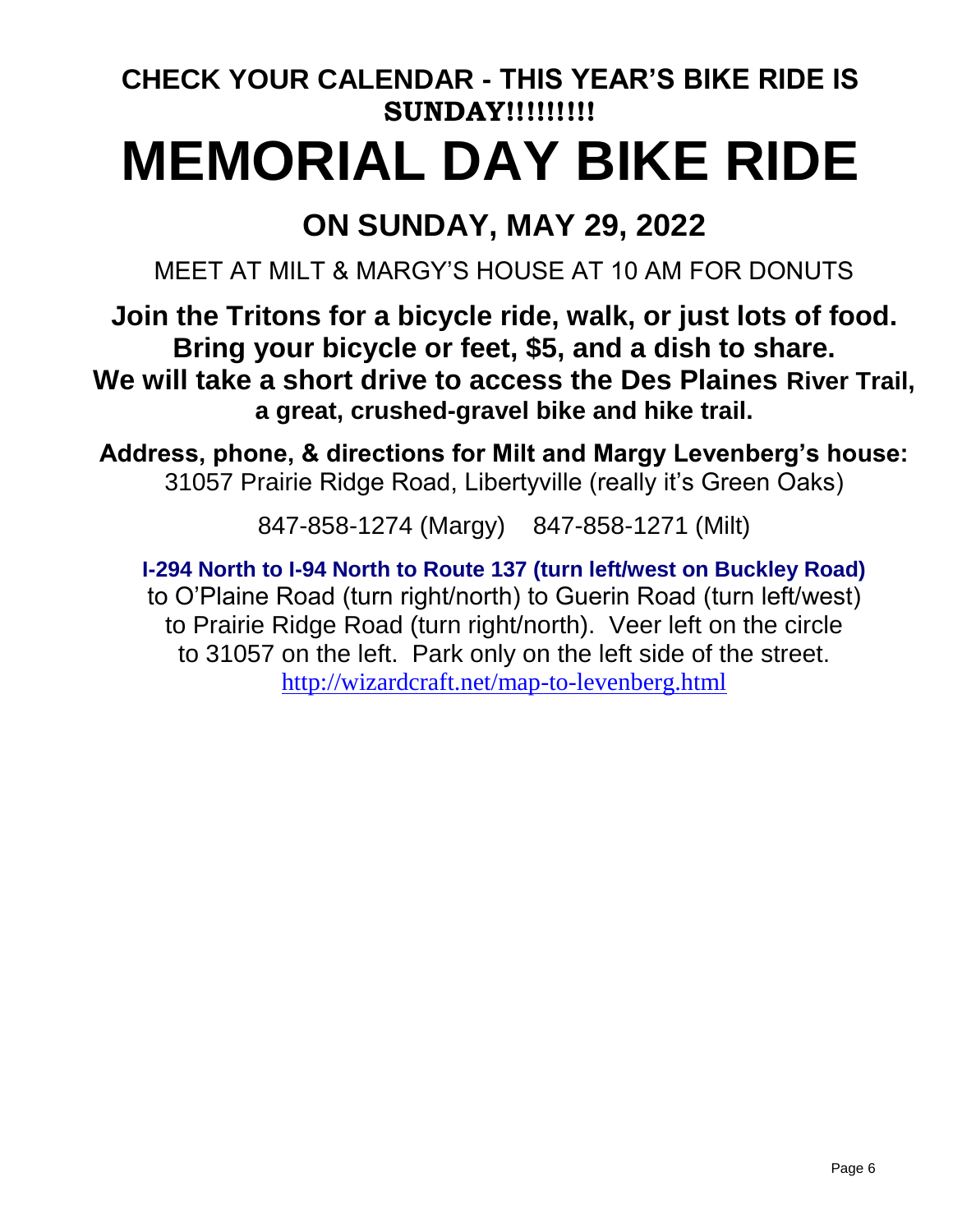

# *THANK YOU!*

The following businesses support our organization and we thank them for the generosity. The next time you stop in mention you are a Triton & personally thank them for their support.

#### **BELOW H20**

554 S. Route 59 Naperville, IL 60540 630-820-2531

#### **HAIGH QUARRY**

2738 E 2000 North Road Kankakee, IL 60901 815-939-7797

#### **PIRATE'S COVE DIVING**

1103 West Oklahoma Avenue Milwaukee, WI 53215 414-482-1430

#### **SCUBA SENSATIONS**

2475 W. Pratt Blvd Chicago, IL 60645 312-404-7785

#### **DJ'S SCUBA LOCKER**

9301 W. Ogden Ave. Brookfield, IL 60513 708-442-43883

#### **PEARL LAKE RESORT**

Highway 251 South Beloit, IL 61080 815-389-1479

#### **SCUBA EMPORIUM**

16336 S. 104th Avenue Orland Park, IL 60467 708-226-1614

#### **UNDERSEAS SCUBA CENTER**

611 N. Addison Avenue Villa Park, IL 60181 630-833-8383

><{{{{º> <º}}}}>< ><{{{{º> <º}}}}><

### *GREEK FOOD OUTING Saturday, March 26*

Ten Tritons gathered at Psistaria Greek Taverna in Lincolnwood. This is a family owned restaurant started by the Bournas family in 2005. Our reservation was for 4:30 - a good thing because after 5 you could barely move in the space. We enjoyed saganki and taramosalata appetizers and some delicidown witgous entrees - dolmades, pastichio, chicken riganati, keftedes, gyros. Greek potatoes and many more. We washed it all down with Greek beer and several bottles of wine. A good time was had by all!!

TIC: Pam Romund,

><{{{{<sup>0</sup>> <<sup>0</sup>}}}}>< ><{{{{<sup>0</sup>> <<sup>0</sup>}}}}><

Reprinted from Undercurrent On-Line. April;, 2022

### **TRAVELER'S MEDICAL GUIDE**

Divers Alert Network (DAN) has published the latest edition of its guide, which is free and easily downloaded. Created to help divers, boaters, and adventure travelers recognize and manage various travel-related illnesses and injuries, this digital guide explains common symptoms, illnesses, and treatments in an easy-tounderstand manner. [https://tinyurl.com/](https://tinyurl.com/2p95t7k6)2p95t7k6